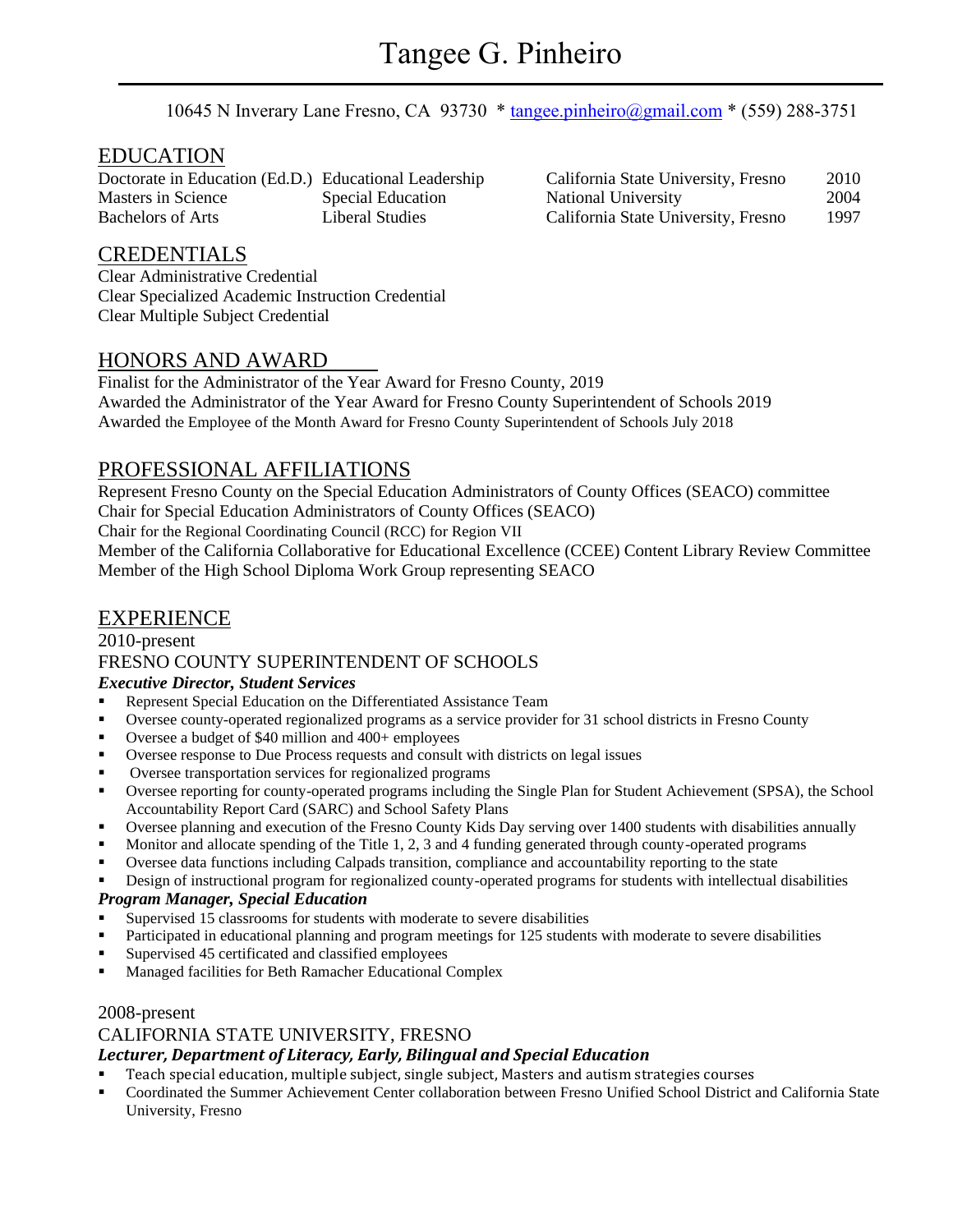## 10645 N Inverary Lane Fresno, CA 93730 \* [tangee.pinheiro@gmail.com](mailto:tangee.pinheiro@gmail.com) \* (559) 288-3751

## 2000-2008

## FRESNO UNIFIED SCHOOL DISTRICT

## *Administrator, Constituent Services*

- Participated as a member of Cabinet and reported directly to the Superintendent
- Responded to concerns of constituents when brought to the attention of the Superintendent or Board of Education
- **•** Presented to the Board of Education annually as part of the California School Board Association improvement process
- **•** Presented and submitted Board Agenda Items including data collection and analysis of Constituent Services Response System
- **Managed Board Policies and Administrative Regulation update process through collaboration with California School** Boards Association, Board of Education, Superintendent, Chiefs, Associate Superintendents, Assistant Superintendents, and school site administration
- Maintained Williams Act response to inspection, quarterly report submittal, quarterly presentation to the Board of Education, dissemination of information to school sites
- Monitored and fulfilled Public Records Act Requests
- Supported principals in drafting responses to constituents and staff concerns
- Collaborated frequently with the District's legal counsel in response to constituent concerns, Board Policies and Administrative Regulations

### *Manager III, Special Education Services*

- Directed program design for the District's Autism Programs PK-12
- Oversight of special education programs for 84 school sites
- Supervised twenty two administrators including the Autism Specialist, Regional Instructional Specialists and School Psychologists
- **•** Participation in mediation, litigation and Individual Education Program meetings
- Chaired weekly Regional Instructional Specialist meetings including professional development
- District wide presentations on Individuals with Disabilities Education Improvement Act of 2004 reauthorization
- **•** Committee member on Fresno Unified School District and Fresno County Office of Education committee for Support to Foster Youth
- Attendance and participation in monthly Community Advisory Committee meetings

#### *Program Specialist/Regional Instructional Specialist*

- Supervised the program design of the District's Social Emotional Intervention Program (students eligible for Special Education Services under the category of emotional disturbance) for K-8 grades
- Trained district staff on Crisis Prevention Institute Non-Violent Crisis Prevention strategies

#### *Special Education and General Education Teacher*

- Taught Special Education in both RSP and full inclusion service delivery models
- Taught Kindergarten for general education

### 1998-2000 CENTRAL UNIFIED SCHOOL DISTRICT *General Education Teacher*

- Taught Kindergarten
- Individual awards for school success on state testing

# 1994-1998 STATE CENTER COMMUNITY COLLEGE DISTRICT

#### *Administrative Aide*

- Administrative support to Director of The Training Institute
- Class preparation and enrollment in extended education programs
- Supervision of office staff